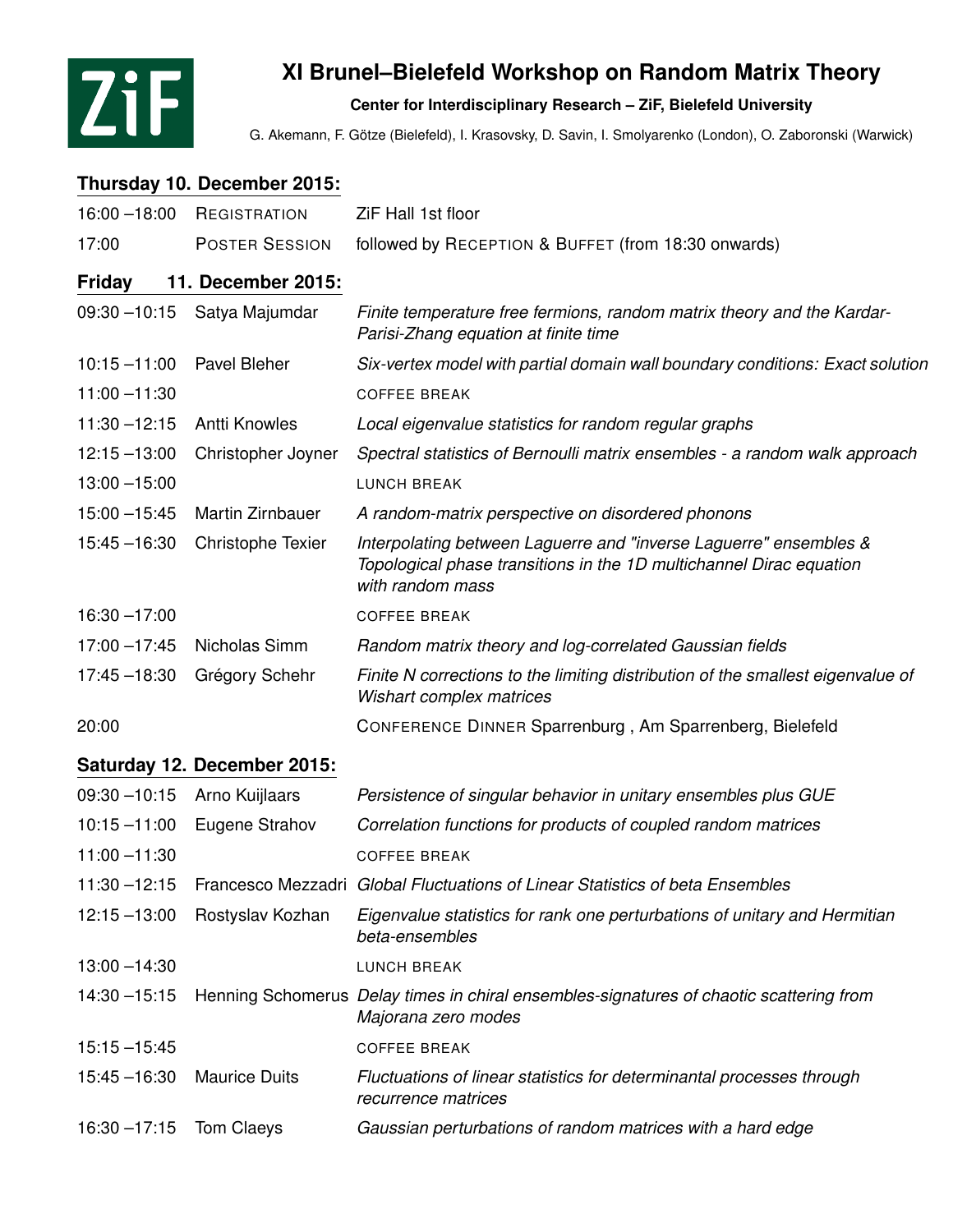## **Poster Presentations:**

| <b>Maram Akila</b>         | Spectral statistics of nearly unidirectional quantum graphs                                                            |
|----------------------------|------------------------------------------------------------------------------------------------------------------------|
| <b>James Gbenga Alaba</b>  | <b>Some Qualitative Properties of Certain Second Order</b><br><b>Nonlinear Nonautonomous Differential Equations</b>    |
| <b>Steven Anlage</b>       | An Application of Random Matrix Theory to Electromagnetic<br>Compatibility                                             |
| <b>Enrique Benito</b>      | Localization length vs Level repulsion in a 1-D Driven<br>disordered Quantum system                                    |
| <b>Tomas Berggren</b>      | <b>Riemann-Hilbert approach to CLT's of linear statistics</b>                                                          |
| <b>Vaios Blatzios</b>      | Discrete symmetries in the Tenfold Way                                                                                 |
| Joël Bun                   | <b>An Optimal Rotational Invariant Estimator for General</b><br><b>Covariance Matrices</b>                             |
| <b>Tomasz Checinski</b>    | Spectral correlation functions of the sum of two independent<br>complex Wishart matrices with unequal covariances      |
| <b>Christophe Charlier</b> | On the gap probability of the smallest eigenvalue in the<br><b>Laguerre Unitary Ensemble</b>                           |
| <b>Ian Cooper</b>          | Modelling elliptic curve L-functions with random matrices                                                              |
| <b>Fabio Deelan Cunden</b> | Correlators for the Wigner-Smith time-delay matrix of chaotic<br>cavities                                              |
| <b>Antoine Doeraene</b>    | <b>Gaussian perturbation of random matrices</b>                                                                        |
| <b>Jacek Grela</b>         | Spectral density in complex doubly correlated matrix model<br>with an external source                                  |
| <b>Reimer Kühn</b>         | <b>Rare Event Statistics of Random Walks on Networks:</b><br><b>Localization and Other Dynamical Phase Transitions</b> |
| <b>Tomasz Maciazek</b>     | The probability distribution of spectral moments for the<br><b>Gaussian beta-Ensembles</b>                             |
| <b>Steve Mudute-Ndumbe</b> | A new type of PT-symmetric random matrix ensembles                                                                     |
| <b>Mihail Poplavskyi</b>   | On asymptotic behavior of pure complex spectrum probability<br>for the real Ginibre matrix                             |
| <b>Alexi Reynolds</b>      | Moments of the eigenvalue densities and of the secular<br>coefficients of beta-ensembles                               |